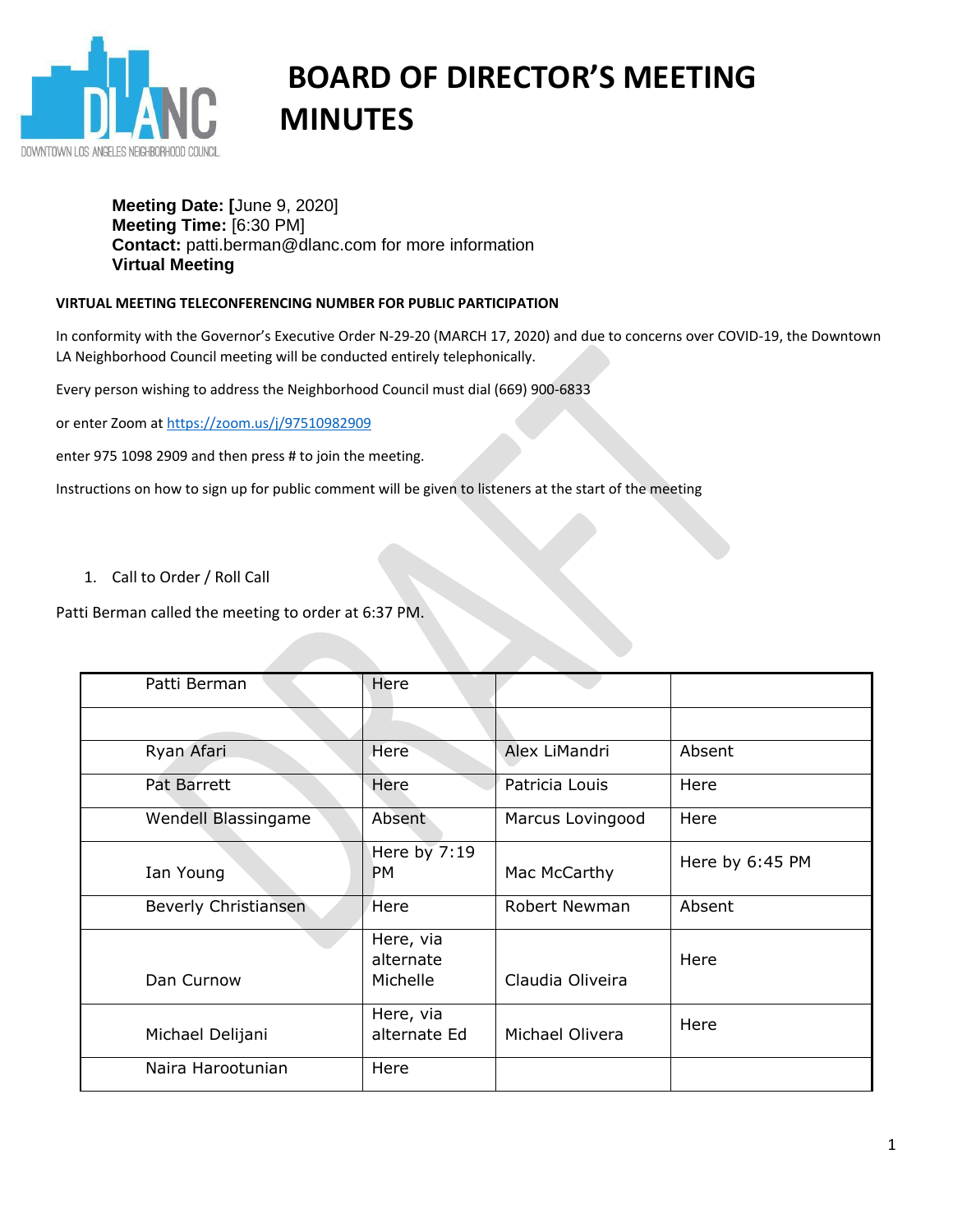| Colleen Hilderman Clayton | Here via<br>alternate Rian | John Swartz     | Here            |
|---------------------------|----------------------------|-----------------|-----------------|
| Tony Hoover               | Here                       | Michael Burbank | Here            |
| Mindy Kordash-Shim        | Here                       | Shawn Smith     | Here by 6:45 PM |

2. Swearing in of vetted alternates

Laura Highcove was sworn in as a vetted alternate.

- 3. Speakers
	- a. City, State, County or Elected Officials or representatives
	- b. Derek Benedict update on L.A. Streetcar
- 4. Declarations of Ex Parte communications
- 5. General Public Comment The public is requested dial \*9, when prompted by the presiding officer, to address the Board on any agenda item before the Board takes an action on an item. Comments from the public on agenda items will be heard only when the respective item is being considered. Comments from the public on other matters not appearing on the agenda that are within the Board's jurisdiction will be heard during the General Public Comment period. Please note that under the Brown Act, the Board is prevented from acting on a matter that you bring to its attention during the General Public Comment period; however, the issue raised by a member of the public may become the subject of a future Board meeting. Public comments are limited to two minutes per speaker with a total time of ten minutes. (The chair, depending on number of speakers and time considerations, may change these parameters.)

#### 6. Administrative Motions:

a. **MOTION: The Board shall approve the Minutes from 05-2020 Passed by affirmation.**

b. **MOTION: The DLANC Board shall approve the May 2020 Monthly Expenditure Report Passed by affirmation.**

#### 7. President's Report

- a. Website update
- b. Announcement of empty Social Service Provider seat.

#### 8. Consent Calendar: \*\*

a. The Board shall approve Kevin O'Connell as Small Business Recovery Liaison **Passed by consent.**

#### 9. Liaison Reports

- 10. Old Business
	- a. NONE
- 11. New Business [All items possible for discussion and possible action]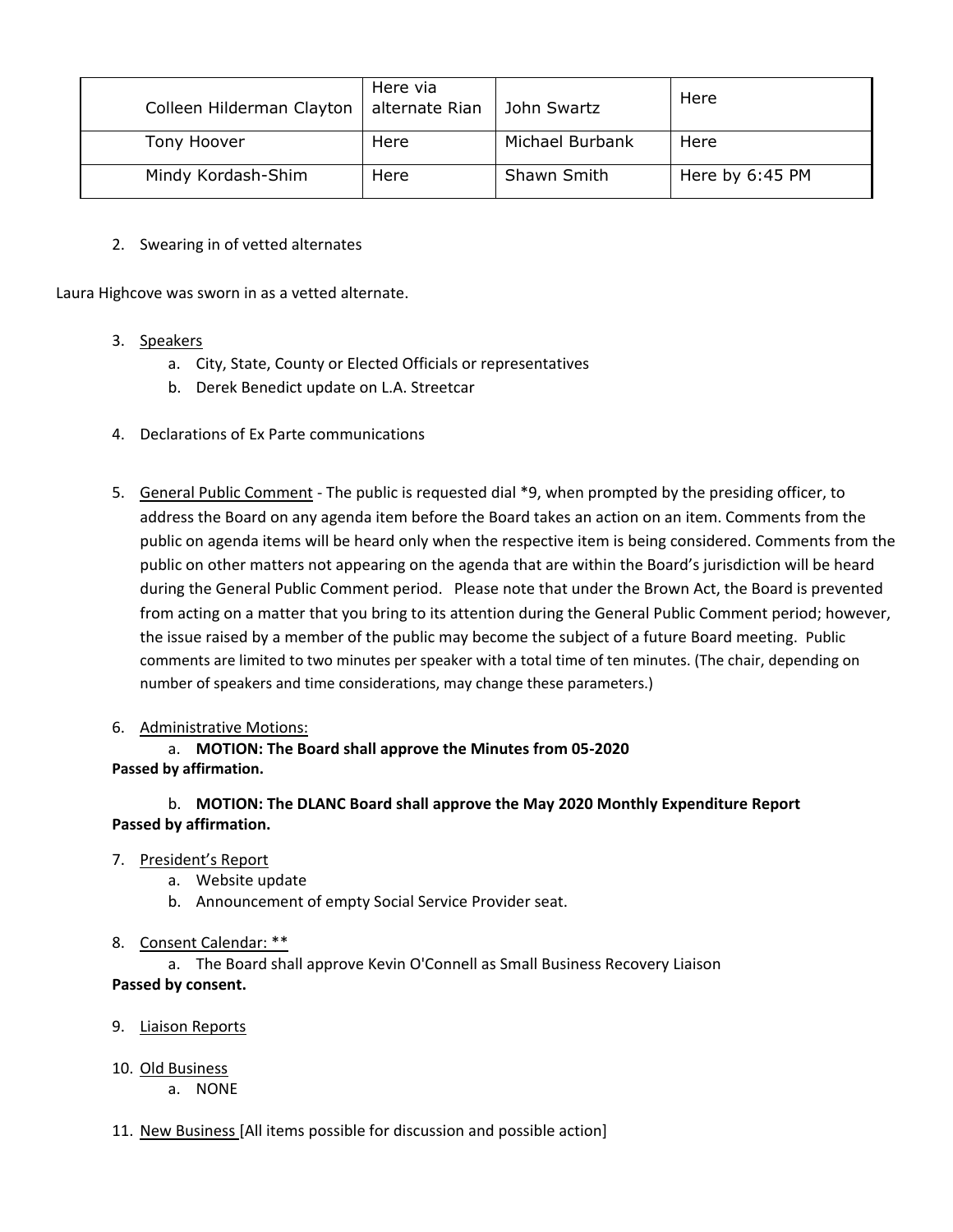- a. Financial:
	- i. **MOTION: The Board shall approve a reimbursement to Tony Hoover for Hot Spot to be used for board members without internet access. The amount is \$109.53 and will come out of the Office Budget.**

**Motion:** Claudia Oliveira **Second:** Colleen Clayton, alternate

| Patti Berman              | N/A                   |                      |        |
|---------------------------|-----------------------|----------------------|--------|
|                           |                       |                      |        |
| Ryan Afari                | Yes                   | Alex LiMandri        | Absent |
| Pat Barrett               | Yes                   | Patricia Louis       | Yes    |
| Wendell Blassingame       | Absent                | Marcus Lovingood     | Yes    |
| Ian Young                 | Yes                   | Mac McCarthy         | Yes    |
| Beverly Christiansen      | Yes                   | <b>Robert Newman</b> | Absent |
| Dan Curnow                | Yes, via<br>alternate | Claudia Oliveira     | Yes    |
| Michael Delijani          | Yes, via<br>alternate | Michael Olivera      | Yes    |
| Naira Harootunian         | Yes                   |                      |        |
| Colleen Hilderman Clayton | Yes                   | John Swartz          | Yes    |
| Tony Hoover               | Abstain               | Michael Burbank      | Yes    |
| Mindy Kordash-Shim        | Yes                   | Shawn Smith          | Yes    |

**Y ( 17 ), N( 0 ), A( 1 ), R( 0 )**

**Motion passed.**

ii. **MOTION: The Board shall approve an expenditure of \$569.31 for infrared thermometers to be distributed to the missions. Vendor to be CVS Pharmacy. Monies to come from the Outreach budget.**

**Motion:** Tony Hoover

**Second:** Claudia Oliveira

| Patti Berman        | N/A    |                  |        |
|---------------------|--------|------------------|--------|
|                     |        |                  |        |
| Ryan Afari          | Yes    | Alex LiMandri    | Absent |
| Pat Barrett         | Yes    | Patricia Louis   | Yes    |
| Wendell Blassingame | Absent | Marcus Lovingood | Yes    |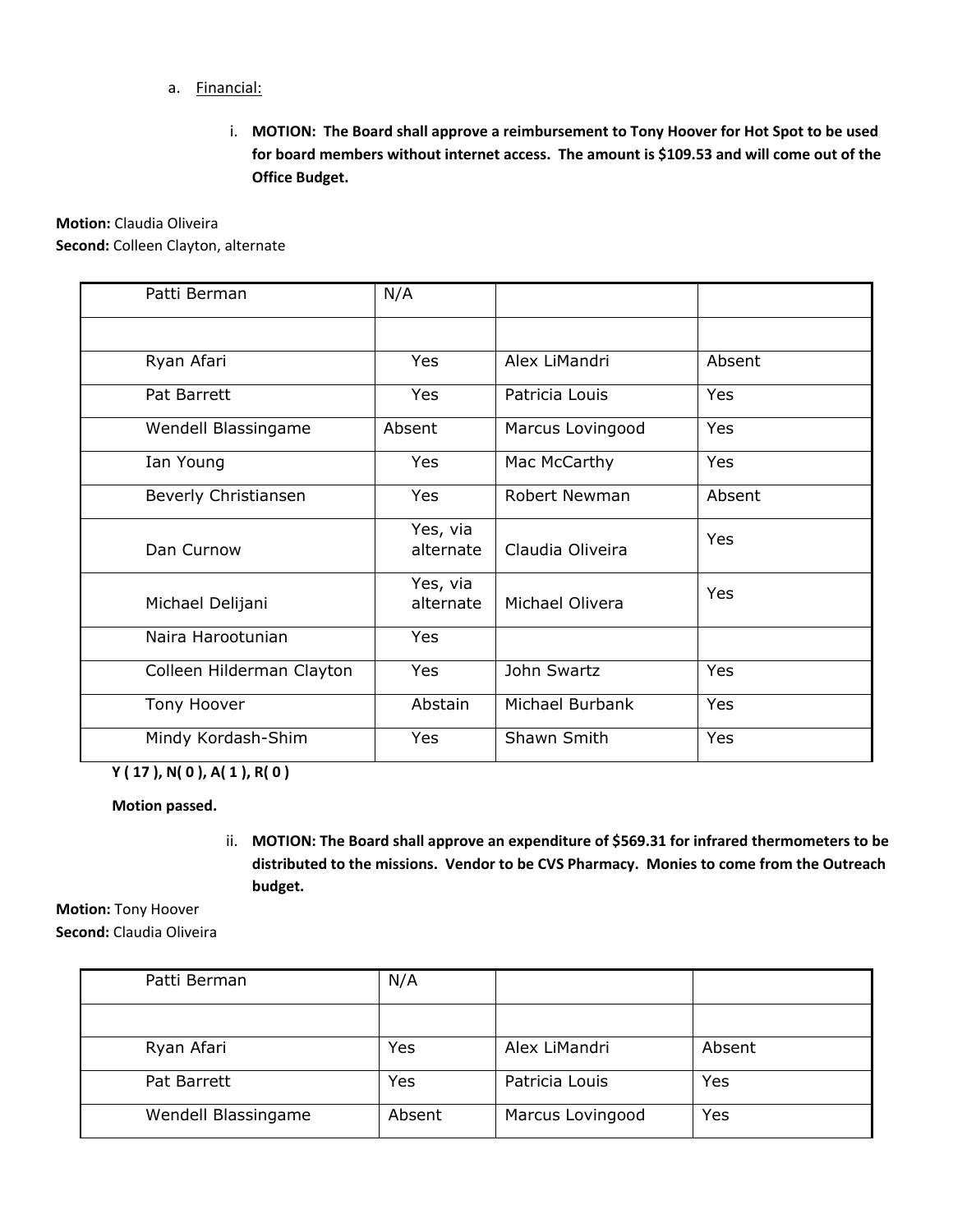| Ian Young                 | Yes                   | Mac McCarthy     | Yes        |
|---------------------------|-----------------------|------------------|------------|
| Beverly Christiansen      | <b>Yes</b>            | Robert Newman    | Absent     |
| Dan Curnow                | Yes                   | Claudia Oliveira | <b>Yes</b> |
| Michael Delijani          | Yes, via<br>alternate | Michael Olivera  | Yes        |
| Naira Harootunian         | Yes                   |                  |            |
| Colleen Hilderman Clayton | Yes, via<br>alternate | John Swartz      | Yes        |
| Tony Hoover               | Yes                   | Michael Burbank  | <b>Yes</b> |
| Mindy Kordash-Shim        | <b>Yes</b>            | Shawn Smith      | Yes        |

**Y ( 18 ), N( 0 ), A( 0 ), R( 0 )**

**Motion passed.**

iii. **MOTION: The Board shall approve the reprogramming of \$800 from the Office Budget to the NPG Budget line item.**

#### **Motion:** Tony Hoover

**Second:** Colleen Clayton, via alternate

| Patti Berman                 | N/A                   |                  |            |
|------------------------------|-----------------------|------------------|------------|
|                              |                       |                  |            |
| Ryan Afari                   | Yes                   | Alex LiMandri    | Absent     |
| Pat Barrett                  | Yes                   | Patricia Louis   | <b>Yes</b> |
| Wendell Blassingame          | Absent                | Marcus Lovingood | Yes        |
| Ian Young                    | Yes                   | Mac McCarthy     | Yes        |
| Beverly Christiansen         | Yes                   | Robert Newman    | Absent     |
| Dan Curnow                   | Yes                   | Claudia Oliveira | Yes        |
| Michael Delijani             | Yes, via<br>alternate | Michael Olivera  | Yes        |
| Naira Harootunian            | Yes                   |                  |            |
| Colleen Hilderman<br>Clayton | Yes, via<br>alternate | John Swartz      | Yes        |
| Tony Hoover                  | Yes                   | Michael Burbank  | Yes        |
| Mindy Kordash-Shim           | Yes                   | Shawn Smith      | Yes        |

**Y ( 18 ), N( 0 ), A( 0 ), R( 0 )**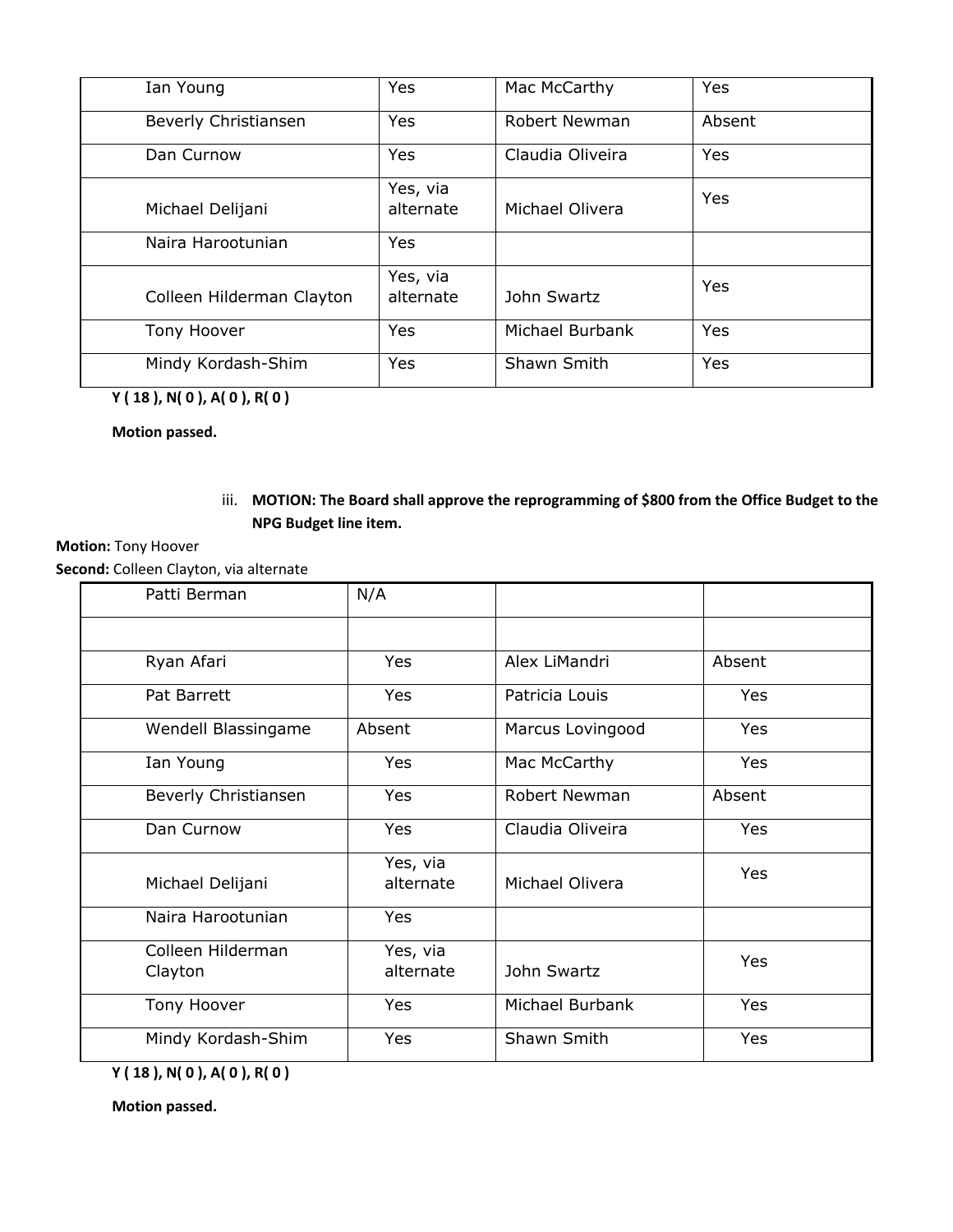**iv. MOTION: The Board shall approve an NPG of \$2500 for PESA who has partnered with the Museum of Tolerance to offer anti-racism programs to youth as a part of the Los Angeles Superior Teen Court Program. In these critical times, this program will also extend to include racism that has evolved due to Covid-19 and education on Social Distancing. The program is expected to be complete around September. Monies to come from the NPG Budget line item.**

**Motion:** Tony Hoover **Second:** Claudia Oliveira

| Patti Berman                 | N/A     |                  |            |
|------------------------------|---------|------------------|------------|
|                              |         |                  |            |
| Ryan Afari                   | No      | Alex LiMandri    | Absent     |
| Pat Barrett                  | Abstain | Patricia Louis   | Abstain    |
| Wendell Blassingame          | Absent  | Marcus Lovingood | Yes        |
| Ian Young                    | Yes     | Mac McCarthy     | <b>Yes</b> |
| Beverly Christiansen         | Yes     | Robert Newman    | Absent     |
| Dan Curnow                   | Yes     | Claudia Oliveira | Yes        |
| Michael Delijani             | Yes     | Michael Olivera  | <b>No</b>  |
| Naira Harootunian            | Yes     |                  |            |
| Colleen Hilderman<br>Clayton | Abstain | John Swartz      | Yes        |
| Tony Hoover                  | Yes     | Michael Burbank  | No         |
| Mindy Kordash-Shim           | Yes     | Shawn Smith      | <b>No</b>  |

**Y ( 11 ), N( 4 ), A( 3 ), R( 0 )**

**Motion Passed.**

b. Budget representatives will be selected from the board. Possible action.

Pat Barrett nominated John Swartz. John Swartz accepted.

Tony Hoover nominated Claudia Oliveira. Claudia Oliveira accepted.

Naira Harootunian nominated herself.

| Patti Berman        | N/A            |                  |                |
|---------------------|----------------|------------------|----------------|
|                     |                |                  |                |
| Ryan Afari          | Naira and John | Alex LiMandri    | Absent         |
| Pat Barrett         | Naira and John | Patricia Louis   | Naira and John |
| Wendell Blassingame | Absent         | Marcus Lovingood | Naira and John |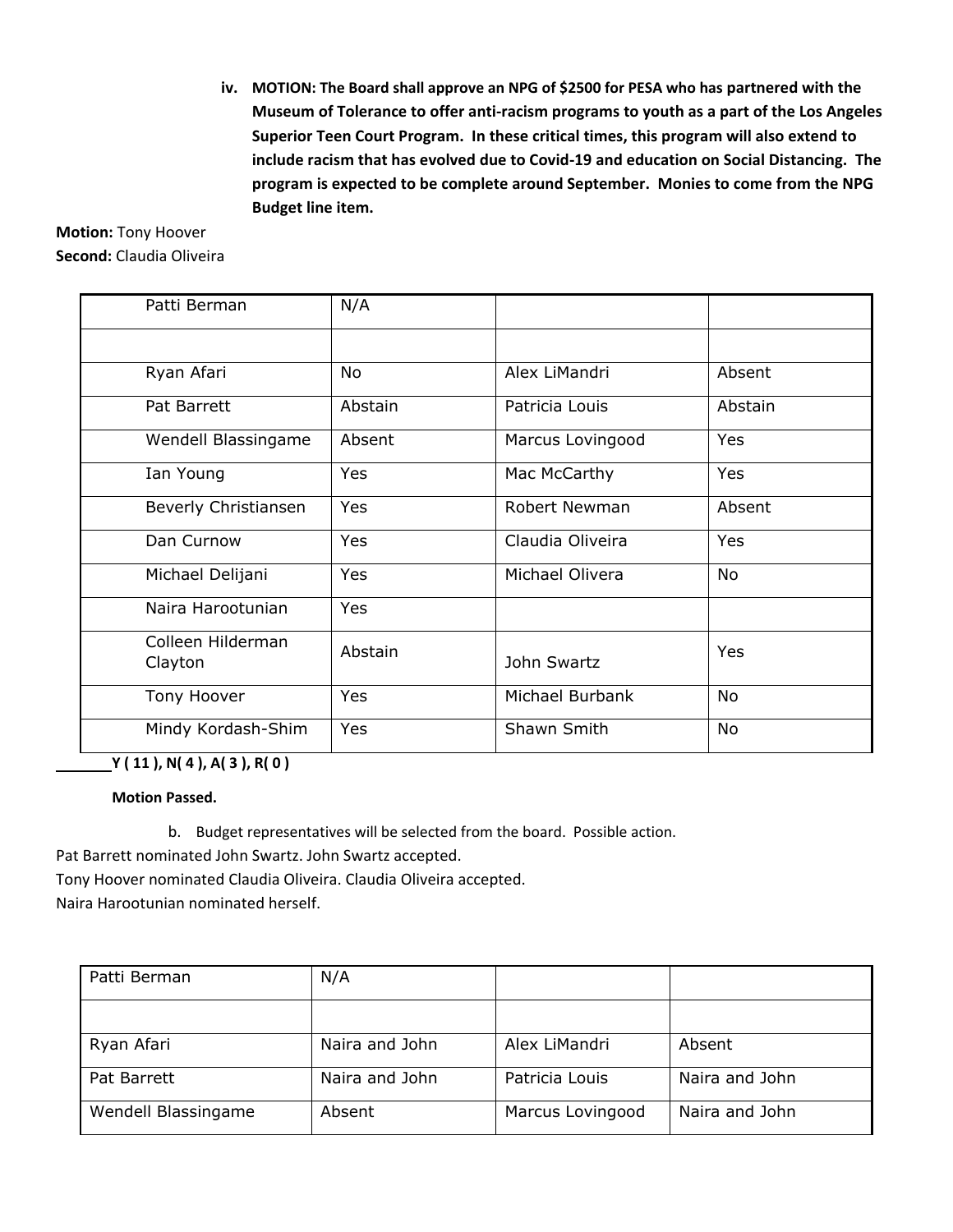| Ian Young                 | Naira and John   | Mac McCarthy     |                   |
|---------------------------|------------------|------------------|-------------------|
| Beverly Christiansen      | Naira and John   | Robert Newman    | Absent            |
| Dan Curnow                | Naira and John   | Claudia Oliveira | Claudia and Naira |
| Michael Delijani          | Naira and John   | Michael Olivera  | Naira and John    |
| Naira Harootunian         |                  |                  |                   |
| Colleen Hilderman Clayton | Naira and John   | John Swartz      | Naira and Claudia |
| Tony Hoover               | Claudia and John | Michael Burbank  | Naira and Claudia |
| Mindy Kordash-Shim        | Naira and John   | Shawn Smith      | Naira and Claudia |

#### **Naira Harootunian and John Swartz were elected Budget Representatives for DLANC.**

c. Discussion & Possible Action on a letter to the Los Angeles City Fire Department, the Department of Cannabis Regulation, and the Office of the Mayor, requesting the expedition of annual inspections of businesses and wholesalers in DTLA. (Letter in packet)

**Motion to send letter:** Colleen Hilderman Clayton, via alternate.

**Second:** Claudia Oliveira

| Patti Berman              | N/A                   |                  |        |
|---------------------------|-----------------------|------------------|--------|
|                           |                       |                  |        |
| Ryan Afari                | Yes                   | Alex LiMandri    | Absent |
| Pat Barrett               | <b>Yes</b>            | Patricia Louis   | Yes    |
| Wendell Blassingame       | Absent                | Marcus Lovingood | Yes    |
| Ian Young                 | Yes                   | Mac McCarthy     | Yes    |
| Beverly Christiansen      | Yes                   | Robert Newman    | Absent |
| Dan Curnow                | Yes                   | Claudia Oliveira | Yes    |
| Michael Delijani          | Yes, via<br>alternate | Michael Olivera  | Yes    |
| Naira Harootunian         | Yes                   |                  |        |
| Colleen Hilderman Clayton | Yes, via<br>alternate | John Swartz      | Yes    |
| Tony Hoover               | Yes                   | Michael Burbank  | Yes    |
| Mindy Kordash-Shim        | Yes                   | Shawn Smith      | Yes    |

**Y ( 18 ), N( 0 ), A( 0 ), R( 0 )**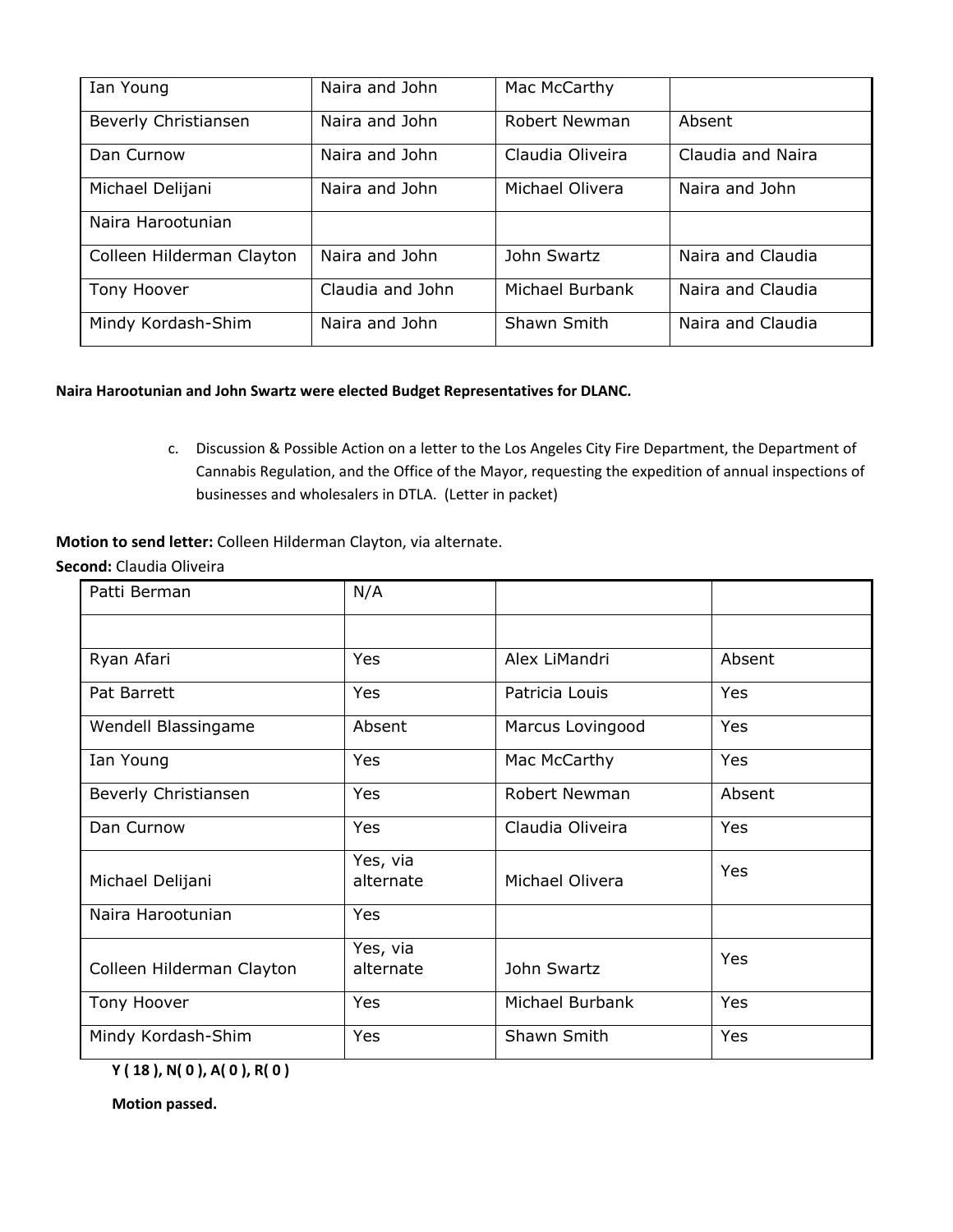- d. Planning and Land Use Committee (all letters are in the packet) CUB letters of support will be sent to the Los Angeles City Department of Planning, Office of Zoning Administration, unless otherwise noted in item.
	- i. **Case Number:** ZA-2019-6043 CUB

**Project Location:** 606 S Hill (Vault by Kenji)

**Project Description:** CUP to allow the sale and dispensing of a full line of alcoholic beverages for onsite consumption in conjunction with a 1816 sf restaurant with 34 seats and hours of operation from 10am to 2am daily in the C2-1 zone.

**Project Request:** A Conditional Use Permit to permit the sale and dispensing of a full line of alcoholic beverages.

**MOTION:** "**The Planning and Land Use Committee recommends that DLANC submit a letter of support for the Applicant's request in Planning Case No. ZA-2019-6043 CUB. Support is conditioned on the following: (a) Owner/Operator will come back and present to PLUC should owner/operator change; (b) Any amplified or outdoor noise shall be mitigated such that it will remain in compliance with the LA Noise Ordinance."**

(Vote Count: Yes: 8, No: 0, Abstention: 0; Absent: 3, Recused: 0)

Naira Harootunian recused herself.

**Motion:** Beverly Christiansen **Second:**

| Patti Berman              | N/A                   |                  |        |
|---------------------------|-----------------------|------------------|--------|
|                           |                       |                  |        |
| Ryan Afari                | Yes                   | Alex LiMandri    | Absent |
| Pat Barrett               | Yes                   | Patricia Louis   | Yes    |
| Wendell Blassingame       | Absent                | Marcus Lovingood | Yes    |
| Ian Young                 | Yes                   | Mac McCarthy     | Yes    |
| Beverly Christiansen      | Yes                   | Robert Newman    | Absent |
| Dan Curnow                | Yes                   | Claudia Oliveira | Yes    |
| Michael Delijani          | Yes, via<br>alternate | Michael Olivera  | Yes    |
| Naira Harootunian         | Recused               |                  |        |
| Colleen Hilderman Clayton | Yes, via<br>alternate | John Swartz      | Yes    |
| Tony Hoover               | Yes                   | Michael Burbank  | Yes    |
| Mindy Kordash-Shim        | Yes                   | Shawn Smith      | Yes    |

**Y ( 17 ), N( 0 ), A( 0 ), R( 1 )**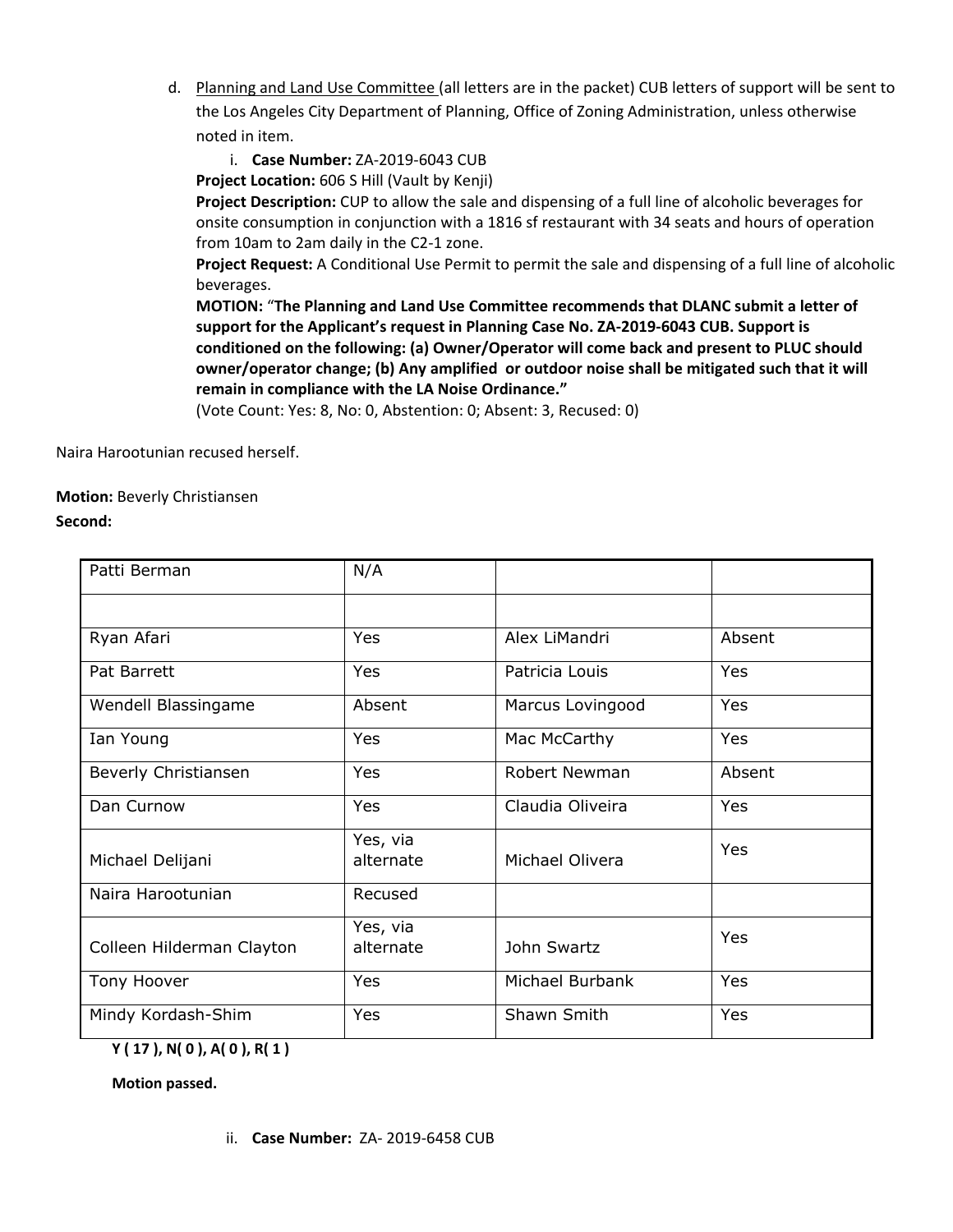**Project Location:** 429 W. 8th Street (Colori Kitchen)

**Project Description:** CUP to allow the onsite consumption of a full line of alcohol in an existing 1,774 sf restaurant with hours from 11am to 11pm Sunday to Thursday, and 11am to 12am Fridays and Saturdays, and a seating capacity of 54 interior seats in the C5 zone.

**Project Request:** CUP to allow the onsite consumption of a full line of alcohol in an existing 1,774 sf restaurant with hours from 11am to 11pm Sunday to Thursday, and 11am to 12am Fridays and Saturdays, and a seating capacity of 54 interior seats in the C5 zone.

**MOTION:** "**The Planning and Land Use Committee recommends that DLANC submit a letter of support for the Applicant's request in Planning Case No. ZA- 2019-6458 CUB. Support is conditioned on the following: (a) owner/Operator will come back and present to PLUC should owner/operator change; (b) any amplified or outdoor noise shall be mitigated such that it will remain in compliance with the LA Noise Ordinance; (c) storefront retain transparency at all times to allow for eyes on the street and pedestrian safety."**

(Vote Count: Yes: 8, No: 0, Abstention: 0; Absent: 3, Recused: 0)

# **Motion:** Beverly Christiansen

**Second:** Ryan Afari

| Patti Berman              | N/A                   |                  |            |
|---------------------------|-----------------------|------------------|------------|
|                           |                       |                  |            |
| Ryan Afari                | <b>Yes</b>            | Alex LiMandri    | Absent     |
| Pat Barrett               | Yes                   | Patricia Louis   | Yes        |
| Wendell Blassingame       | Absent                | Marcus Lovingood | <b>Yes</b> |
| Ian Young                 | Yes                   | Mac McCarthy     | Yes        |
| Beverly Christiansen      | Yes                   | Robert Newman    | Absent     |
| Dan Curnow                | Yes                   | Claudia Oliveira | Yes        |
| Michael Delijani          | Yes, via<br>alternate | Michael Olivera  | <b>Yes</b> |
| Naira Harootunian         | <b>Yes</b>            |                  |            |
| Colleen Hilderman Clayton | Yes, via<br>alternate | John Swartz      | <b>Yes</b> |
| Tony Hoover               | <b>Yes</b>            | Michael Burbank  | Yes        |
| Mindy Kordash-Shim        | Yes                   | Shawn Smith      | Yes        |

**Y ( 18 ), N( 0 ), A( 0 ), R( 0 )**

**Motion passed.**

iii. **Case Number:** CPC‐2020‐1931‐SN, ENV‐2020‐1935‐EIR

**Project Location:** 100 S Grand (The Grand – Sign District)

**Project Description:** The Grand Avenue Project is a multi-phase, mixed-use development project that includes: (1) development of five parcels, referred to as Parcels Q, W-1, W-2, L and M-2; (2) the now completed 16-acre Grand Park that connects Los Angeles' City Hall to Grand Avenue; and (3)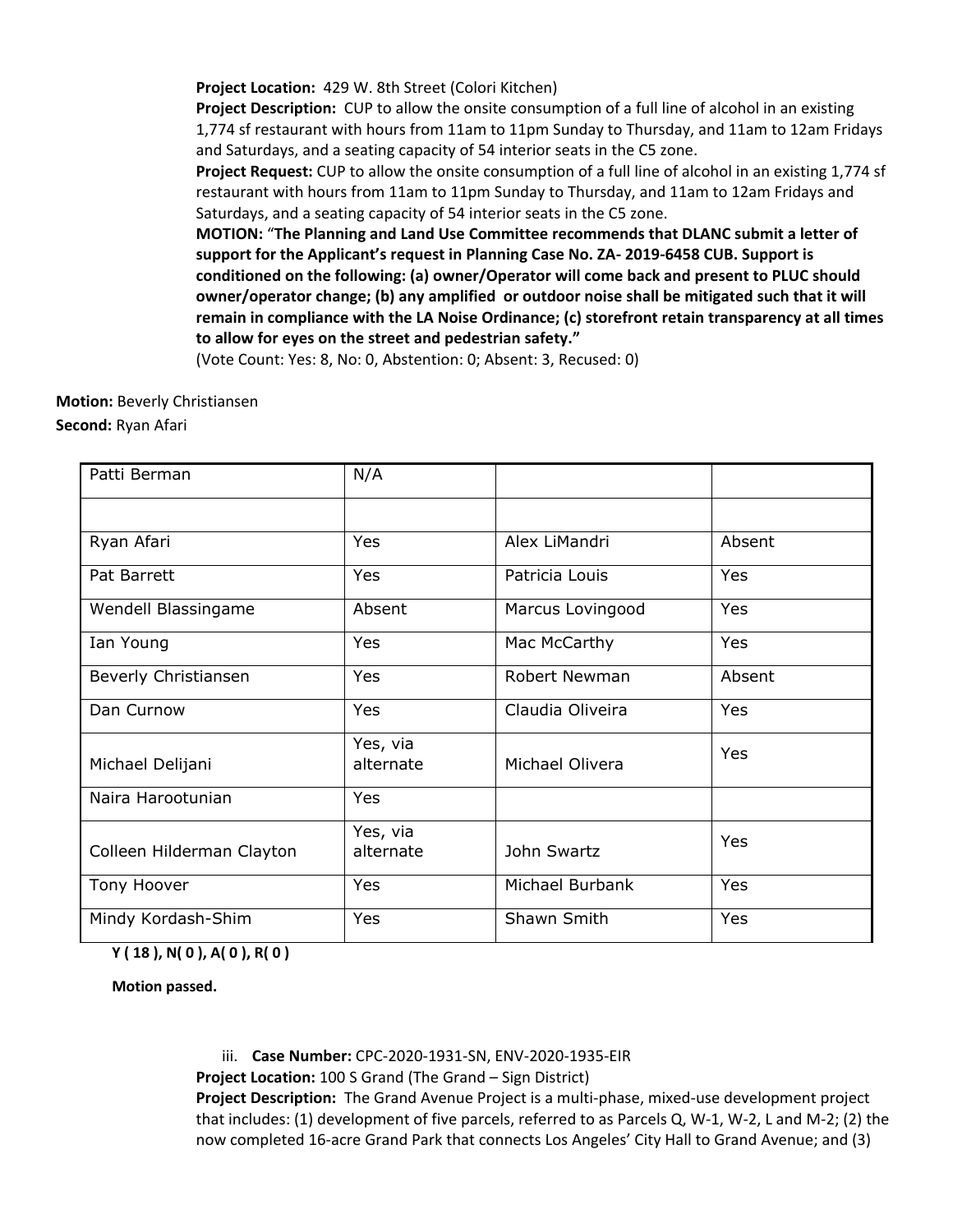streetscape improvements along Grand Avenue between Fifth Street and Cesar E. Chavez Avenue. The Project Entitlement Request, as described below, applies only to Parcel Q, which is an approximate 1.6 million square foot mixed-use development including approximately 176,000 square feet of leasable retail area, 436 residential units, 89 of which are affordable rate units (85% below 50 AMI and 15% below 40% AMI), and 309 hotel rooms.

**Project Request:** We request that DLANC approve a resolution to support the proposed establishment of a Supplemental Sign District, consistent with the Project's Sign Plan, pursuant to the City Councils November 26, 2019 motion initiating a legislative action, as authorized by Los Angeles Municipal Code Sections 12.32.C.2 and 13.11. John Swartz recused.

**MOTION:** "**The Planning and Land Use Committee recommends that DLANC submit a letter of support for the Applicant's request in Planning Case No. CPC‐2020‐1931‐SN, ENV‐2020‐1935‐EIR. Support is conditioned on the following: (a) digital displays for off-site commercial advertising on the building's street-facing elevations are limited to two signs on the northeast corner of the building facing 1st and Olive streets, depicted as "LA Phil" signs in image 14 of the presentation submitted to the PLUC committee; (b) any additional signage on the street-facing elevations to be limited to non-commercial, non-profit signage. These requested restrictions only apply to the building exterior, street-facing elevations and do not apply to the following: digital wayfinding signage or kiosks within the building or on non-street facing elevations, and off-site signage.**" (Vote Count: Yes: 6, No: 0, Abstention: 0; Absent: 3, Recused: 2)

**Patti Berman motioned to postpone until the July meeting and refer back to committee.**

e. Government Liaison Committee

### **Mac McCarthy proposed to address items i., iii., iv., and v. together. Ryan Afari requested to pull item iii. John Swartz requested to pull number i. Pat Barrett recused herself from number v.**

i. RE: 20-0146: Sprinklers / Residential High-Rise Buildings / Retrofit / Fire Code Requirements.

DETAILS of City Council Motion: A major fire broke out January 29 on the 6th and 7th floors of a 25-story residential building on the Westside. The swift and heroic action of the Los Angeles Fire Department prevented a major, fatal inferno at the Barrington Plaza Apartments, which lacked a sprinkler system, despite a serious fire there less than seven years ago.

The Barrington Plaza is one of 55 residential high-rises built between 1943 and 1974 that are exempt from the city's sprinkler requirements. That exemption is dangerous, threatening the lives of residents and of the first responders seeking to save or rescue them.

In 2013, a fire erupted on the 11th floor of the same building, displacing up to 150 residents and injuring two people. At that time, smoke alarms failed to alert residents of an emergency, stairwells filled with smoke, and exit doors to the roof were locked. A resident found his 2-year-old daughter and father-in-law passed out in a smokefilled stairwell.

Even after that fire, the City did not mandate sprinklers in older residential high-rises. In the January 29 fire, 8 people were injured, including a 3-month old baby. Residents caught in the blaze fled to the roof, and one resident climbed outside onto a ledge, requiring rescue by ladder. The spread of the fire could have been halted by a fire sprinkler system, preventing further damage to building, injury to tenants, and risk to our firefighters.

Previous efforts to mandate sprinkler installation in older residential high rises have failed, even as the City has required earthquake retrofitting of many smaller condos and apartment buildings.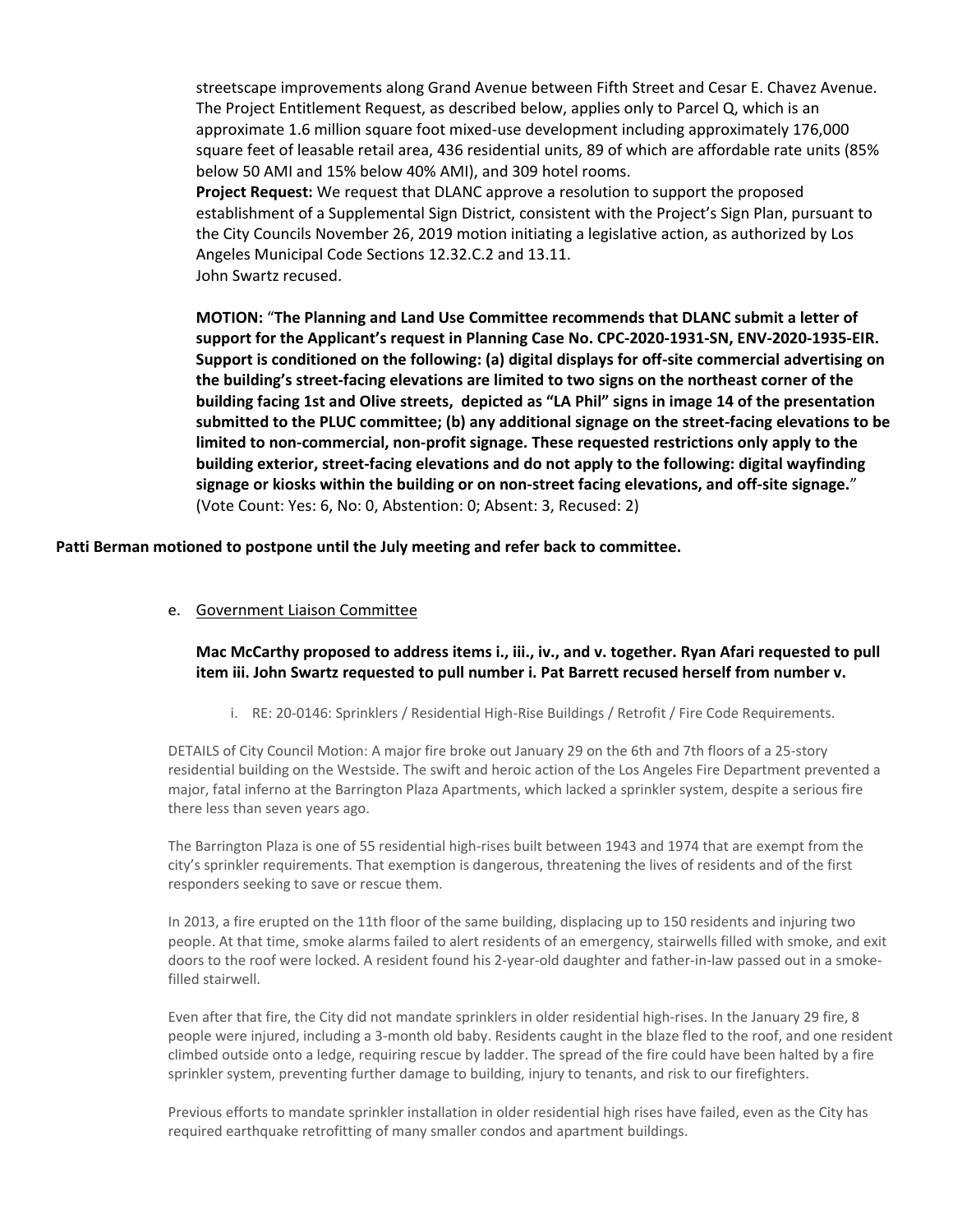In 2018, the Los Angeles Fire Commission submitted a report (CF #04-1672-Sl) to the Council that supported a proposed fire retrofit ordinance motion, requiring all previously exempt non-sprinklered residential high-rise buildings to conform to current fire code requirements for retrofitted high-rise buildings. The report included a Non-Sprinklered Residential High-Rise Action Plan that could be used as a roadmap by the City.

MOTION: I THEREFORE MOVE that City Attorney, with the assistance of the Los Angeles Fire Department (LAFD), and the Department of Building and Safety, draft an ordinance to require the retrofit of all previously exempt nonsprinklered residential high-rise buildings to conform to current fire code requirements for retrofitted high-rise buildings in the City of Los Angeles.

I FURTHER MOVE that the LAFD, with the assistance of City Attorney and Department of Building and Safety, recommend additional actions outlined in the Fire Commission's report (CF #04-1672-Sl) to be required by the City that would require changes to city laws and regulations.

I FURTHER MOVE that the CLA and CAO report back on the feasibility of utilizing federal HUD or FHA loans, multifamily housing revenue bonds, state or local funds and financial tools to assist building owners in the costs of these upgrades, similar to any offered to building owners required to retrofit buildings to meet current seismic safety standards.

**MOTION: The DLANC Board shall submit a CIS of support for (CF) 20-0146 (GLC Vote Count: Yes: 5, No: 0, Abstention: 0; Absent: 0, Recused: 0)**

#### Motion: Mac McCarthy

#### Second: Colleen Clayton, via alternate

| Patti Berman              | N/A                   |                  |        |
|---------------------------|-----------------------|------------------|--------|
|                           |                       |                  |        |
| Ryan Afari                | Yes                   | Alex LiMandri    | Absent |
| Pat Barrett               | Yes                   | Patricia Louis   | Yes    |
| Wendell Blassingame       | Absent                | Marcus Lovingood | Yes    |
| Ian Young                 | Yes                   | Mac McCarthy     | Yes    |
| Beverly Christiansen      | Yes                   | Robert Newman    | Absent |
| Dan Curnow                | Yes                   | Claudia Oliveira | Yes    |
| Michael Delijani          | Yes, via<br>alternate | Michael Olivera  | Yes    |
| Naira Harootunian         | Yes                   |                  |        |
| Colleen Hilderman Clayton | Yes, via<br>alternate | John Swartz      | Yes    |
| Tony Hoover               | Yes, via<br>alternate | Michael Burbank  | Yes    |
| Mindy Kordash-Shim        | Yes                   | Shawn Smith      | Yes    |

```
Y ( 18 ), N( 0 ), A( 0 ), R( 0 )
```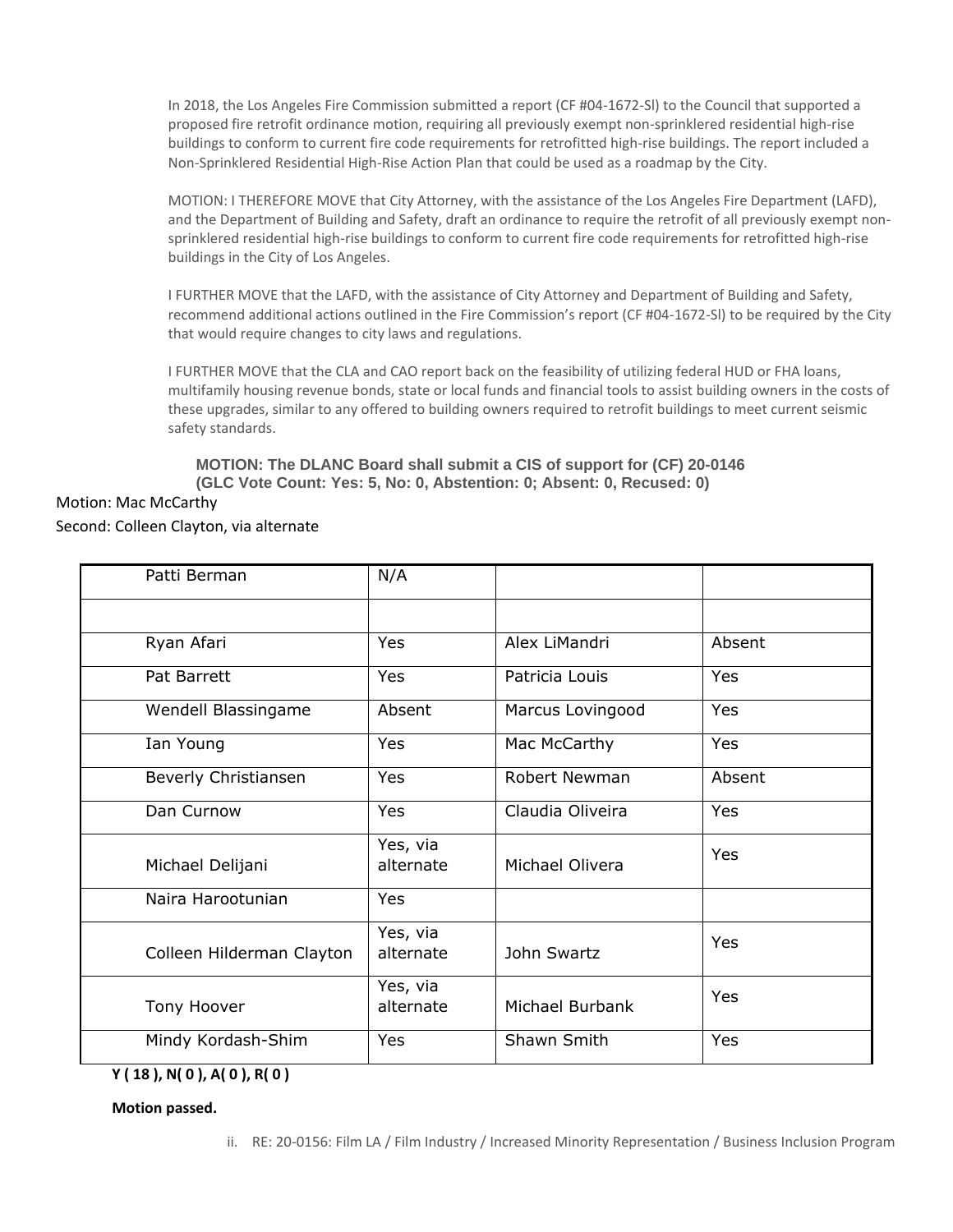#### Position: Support

DETAILS of City Council Motion: Los Angeles has long been considered the entertainment capital of the world, home to studios, postproduction facilities, a myriad of outdoor locations and the most talented and well-trained creative and technical workers in the field. The film industry is a catalyst for economic development that supports thousands of service and supply industries. It is estimated that the industry brings over \$30 billion to the State of California and supports over 200,000 jobs in the Los Angeles area.

The City has previously approved several industry incentives designed to retain and attract film, television, and commercial productions in the City including a reduction in the business tax rates charged for commercial, television, and film productions. In 2011 the threshold for exemption from business tax was raised from \$2.5 million to \$5 million, creating a significant reduction in taxes paid by all productions. Additionally, the City has made most City properties available for commercial, television, and film production at no charge including City Hall.

Despite the fact that minorities represent a large portion of the U.S. population, their visibility on screen and behind the camera is infrequent. A 2019 study conducted by the USC Annenberg Inclusion Initiative found that the Latino community in the U.S. commands roughly \$1.7 trillion in spending power and represents 23% of ticket buyers, yet the motion picture industry fails to court them as a viable audience for their stories.

Georgia has quickly become one of the top filming locations in the world. In 2016, Georgia's House of Representatives adopted a resolution sponsored by Representative "Able" Mable Thomas. House Resolution 1577 called for house members to examine minority participation in Georgia's TV and film industry and find ways to increase minority participation in film and television productions being filmed in Georgia.

In 2011, the Mayor's Executive Directive 14 called for the creation of the Business Inclusion Program. Since its implementation, the Business Inclusion Program has helped ensure that all businesses including minority, women, small and disabled veteran businesses have an equal opportunity to do business with the City. Like with City contracts, minorities should have equal opportunities in the film industry both on screen and behind the camera.

MOTION: I THEREFORE MOVE that Film L.A. be requested to report on ways the City can address the need to increase minority representation in the film industry.

#### **MOTION: The DLANC Board shall submit a CIS of non-support for (CF) 20-0156 (GLC Vote Count: Yes: 2, No: 3, Abstention: 0; Absent: 0, Recused: 0)**

#### Motion: Mac McCarthy Second: Mindy Kordash-Shim

| Patti Berman         | N/A       |                  |           |
|----------------------|-----------|------------------|-----------|
|                      |           |                  |           |
| Ryan Afari           | <b>No</b> | Alex LiMandri    | Absent    |
| Pat Barrett          | <b>No</b> | Patricia Louis   | <b>No</b> |
| Wendell Blassingame  | Absent    | Marcus Lovingood | <b>No</b> |
| Ian Young            | Abstain   | Mac McCarthy     | <b>No</b> |
| Beverly Christiansen | <b>No</b> | Robert Newman    | Absent    |
| Dan Curnow           | Recused   | Claudia Oliveira | <b>No</b> |
| Michael Delijani     | <b>No</b> | Michael Olivera  | <b>No</b> |
| Naira Harootunian    | <b>No</b> |                  |           |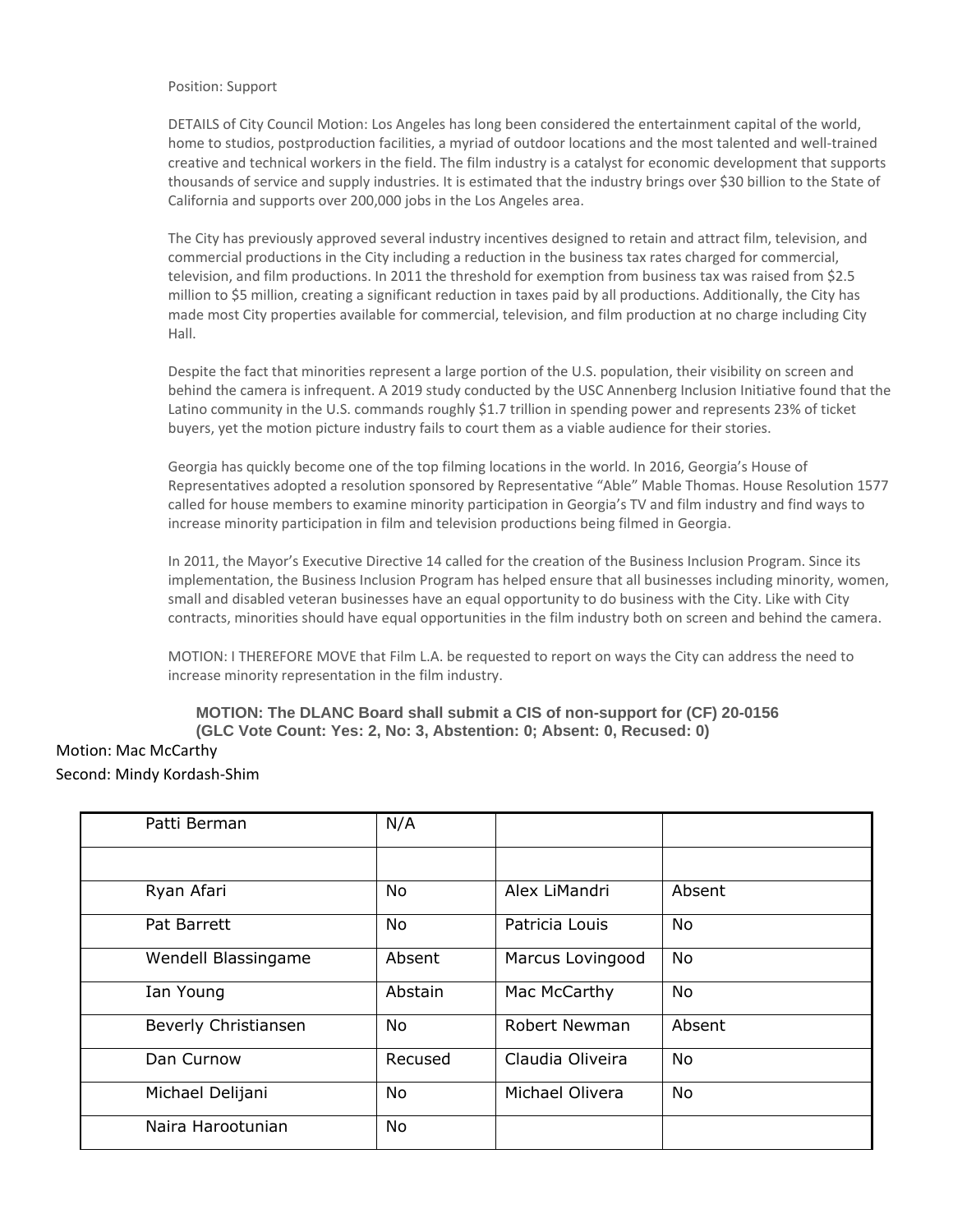| Colleen Hilderman Clayton | Abstain | John Swartz     | No     |
|---------------------------|---------|-----------------|--------|
| Tony Hoover               | No      | Michael Burbank | Absent |
| Mindy Kordash-Shim        | No      | Shawn Smith     | No     |

**Y ( 0 ), N( 14 ), A( 2 ), R( 1 )**

**Motion failed.**

#### **Motioned to submit a CIS of support for (CF) 20-0156.**

Motion: Marcus Lovingood

Second: Claudia Oliveira

| Patti Berman              | N/A                   |                  |            |
|---------------------------|-----------------------|------------------|------------|
|                           |                       |                  |            |
| Ryan Afari                | Yes                   | Alex LiMandri    | Absent     |
| Pat Barrett               | Yes                   | Patricia Louis   | Yes        |
| Wendell Blassingame       | Absent                | Marcus Lovingood | Yes        |
| Ian Young                 | Abstain               | Mac McCarthy     | Yes        |
| Beverly Christiansen      | Yes                   | Robert Newman    | Absent     |
| Dan Curnow                | Recused               | Claudia Oliveira | <b>Yes</b> |
| Michael Delijani          | Yes, via<br>alternate | Michael Olivera  | Yes        |
| Naira Harootunian         | Yes                   |                  |            |
| Colleen Hilderman Clayton | Abstain               | John Swartz      | <b>Yes</b> |
| Tony Hoover               | Yes                   | Michael Burbank  | Absent     |
| Mindy Kordash-Shim        | Yes                   | Shawn Smith      | Yes        |

# **Y ( 14 ), N( 0 ), A( 2 ), R( 1 )**

#### **Motion passed.**

iii. RE: 19-1525: 612-616 South Broadway / Desmonds Department Store / Historic-Cultural Monument / Motion.

DETAILS of City Council Motion: Section 22.171.10 of the Administrative Code provides that the City Council, the Cultural Heritage Commission, or the Director of Planning, may initiate consideration of a proposed site, building, or structure as a Historical-Cultural Monument. The Cultural Heritage Commission, after reviewing and investigating any such Council-initiated designation shall approve or disapprove in whole or in part the proposed inclusion and submit a report upon such action to the Council. In addition, Section 22.171.12 of the Administrative Code provides that there shall be a temporary stay of demolition, substantial alteration or removal or any such proposed location or structure pending designation.

The property located at 612-616 South Broadway, Desmond's Department Store, is individually eligible for City of Los Angeles Historic Cultural Monument designation for both its historic associations and architectural merit. Desmond's is significant for the important contribution it made to the development of Broadway as the City's prime commercial corridor in the first half of the 20th century; the subject property is listed in the National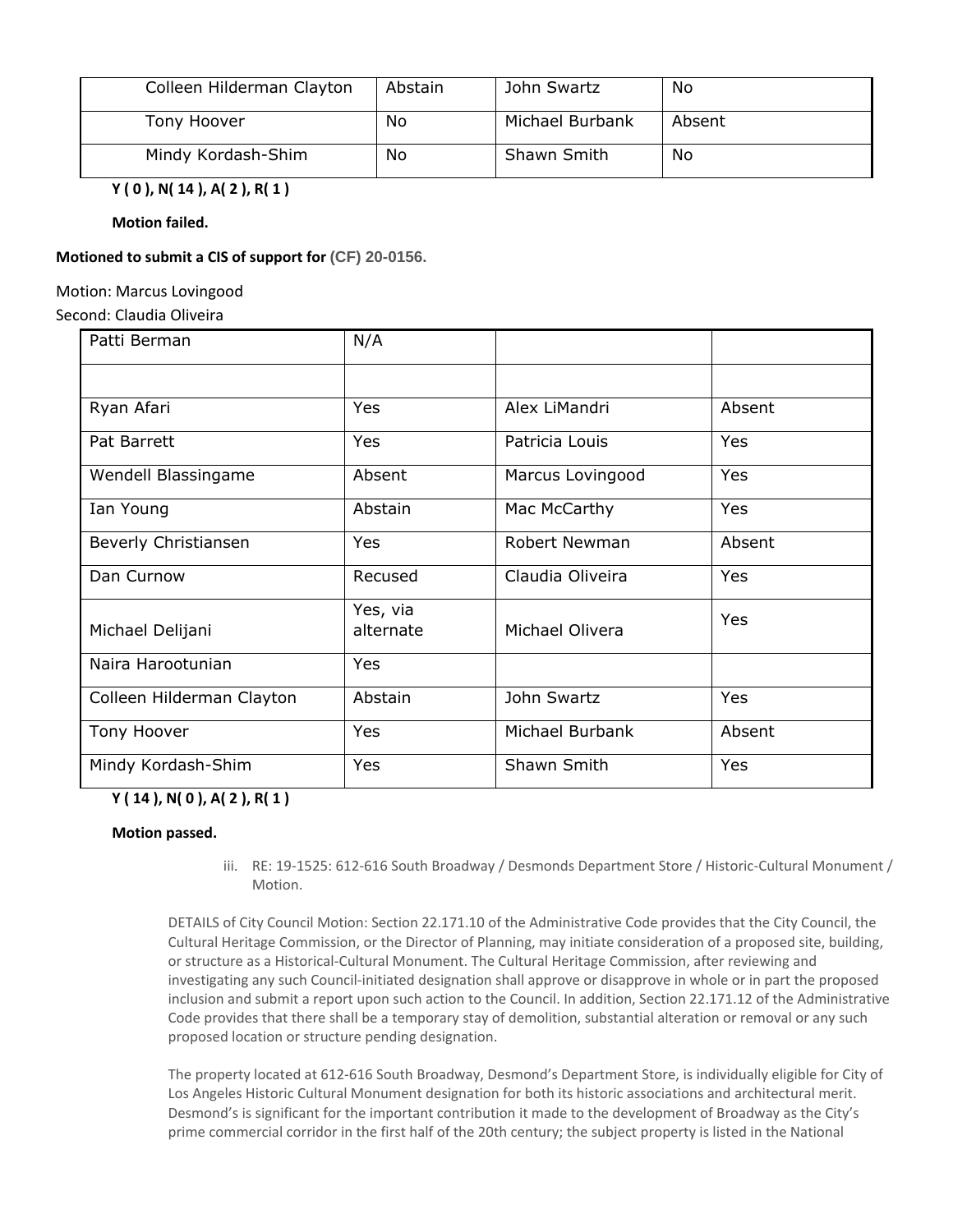Register of Historic Places as a contributor to the Broadway Theater and Commercial District. It is also important as the much-celebrated eighth home of Desmond's, a local department store chain founded as a hat store in 1862 and which expanded to 19 stores at its peak.

In addition, Desmond's is significant for its associations with master architect Albert C. Martin, Sr. and architect Frank L, Stiff. It is also notable for its early 20th century Spanish Baroque commercial architecture with characteristic 1930s Streamline Modeme alterations. The period of significance of the property is 1924 to 1973. 1924 reflecting the construction of the subject property for the Desmond's chain, and 1973 reflecting Desmond's closing at the subject property. It is imperative that the City's historic-cultural treasures be celebrated, and foremost, that its historical sites be preserved for future generations.

MOTION: I THEREFORE MOVE that the Council initiate consideration of the property located at 612-616 South Broadway, Los Angeles, CA 90014, Desmond's Department Store, as a City Historic-Cultural Monument under the procedures of Section 22.171.10 of the Administrative Code, and instruct the Planning Department to prepare the Historic Cultural Monument application for review and consideration by the Cultural Heritage Commission.

I FURTHERMOVE that after reviewing the application, the Cultural Heritage Commission submit its report and recommendation to the Council regarding the inclusion of the property located at 612-616 South Broadway, Los Angeles, CA 90014, in the City's list of Historic-Cultural Monuments.

**MOTION: The DLANC Board shall submit a CIS of support for (CF) 19-1525 (GLC Vote Count: Yes: 5, No: 0, Abstention: 0; Absent: 0, Recused: 0)**

#### Motion: Mac McCarthy

#### Second: Pat Barrett

| Patti Berman              | N/A     |                  |            |
|---------------------------|---------|------------------|------------|
|                           |         |                  |            |
| Ryan Afari                | Abstain | Alex LiMandri    | Absent     |
| Pat Barrett               | No.     | Patricia Louis   | No         |
| Wendell Blassingame       | Absent  | Marcus Lovingood | <b>Yes</b> |
| Ian Young                 | Abstain | Mac McCarthy     | Yes        |
| Beverly Christiansen      | Yes     | Robert Newman    | Absent     |
| Dan Curnow                | Yes     | Claudia Oliveira | Yes        |
| Michael Delijani          | Abstain | Michael Olivera  | Yes        |
| Naira Harootunian         | Yes     |                  |            |
| Colleen Hilderman Clayton | Yes     | John Swartz      | Yes        |
| Tony Hoover               | Yes     | Michael Burbank  | No         |
| Mindy Kordash-Shim        | Yes     | Shawn Smith      | Abstain    |
|                           |         |                  |            |

**Y ( 11 ), N( 3 ), A( 4 ), R( 0 )**

**Motion passed.**

iv. RE: 20-0491: COVID-19 / Emergency Social Housing Program / Federal Funds / Purchase and Long-Term Lease / Private Owned Properties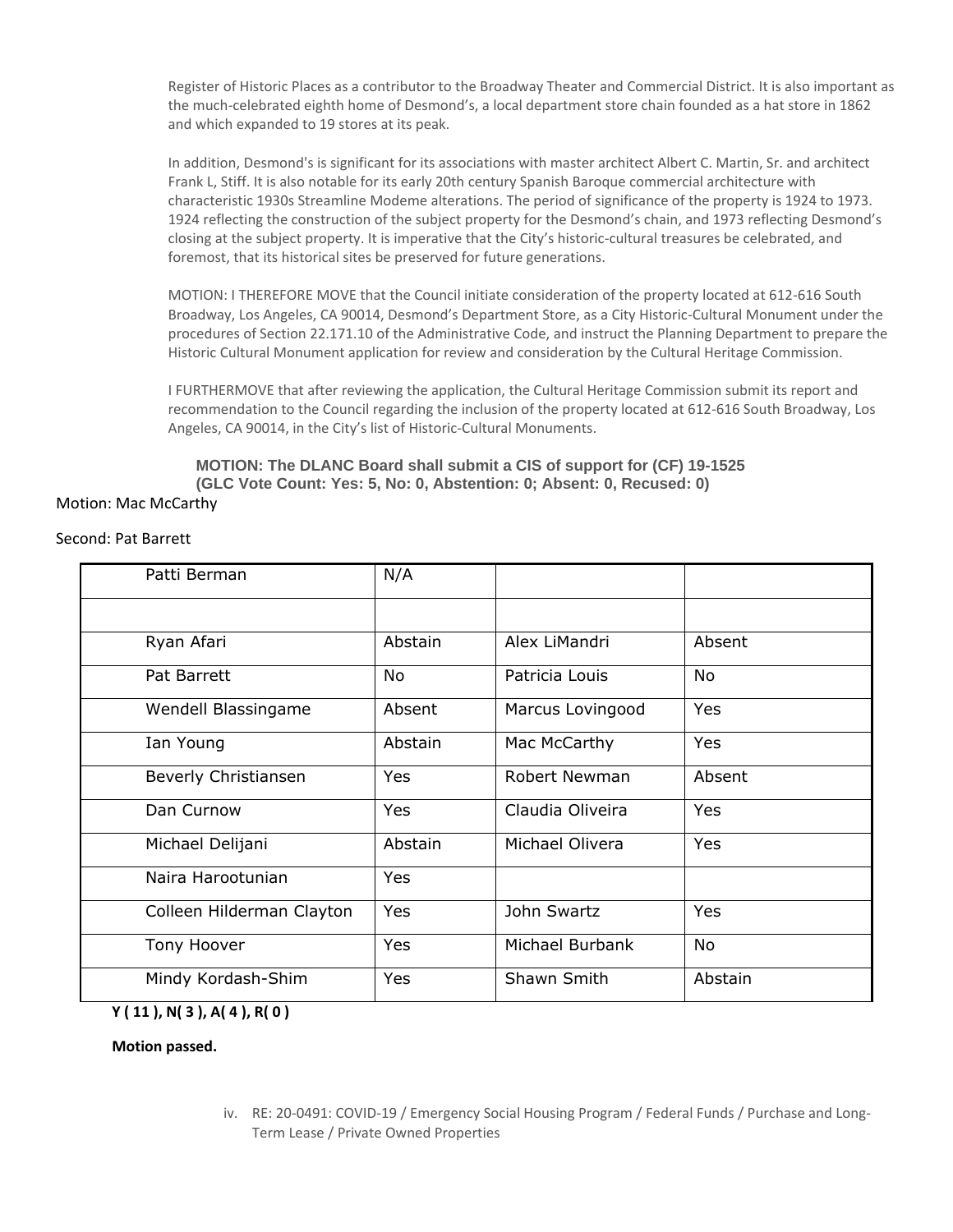DETAILS of City Council Motion: For more than a decade, Angelenos have faced a tremendous affordable housing crisis that has been throwing tens of\*thousands of families into poverty, into substandard housing, and into homelessness With the fOVID-19 pandemic and the resulting economic calamity, that crisis is worsening, threatening to reach unprecedented and increasingly painful levels Los Angeles needs new solutions to the housing crisis, and it needs them urgently An essential solution is social housing: decommodifted housing - purchased nr funded by the government, by community land trusts, or by nonprofit agencies -that remains permanently off the market to

house Angelenos and strengthen neighborhoods

Unlike the widely disparaged model of U S, public housing\* which suffered from under-investment, poor design, segregation, and lack of political support - social housing is generally mixed-income, adequately served by public transportation, has access to amenities and shops, located and regulated to deter discrimination, and sell-financing after initial public investment, with tenants paying rents on a sliding scale Last fall, a national coalition of state and local grassroots organizations called for social housing The federal Homes for All Act, pending in the US House of Representatives, calls for 12 million new units of social housing In his April 19,2020, State of the City .Speech, Mayor Erie Garcetti called for social housing In Los With hundreds of thousands of Angelenos becoming increasingly housing insecure as a result of COVID-!9's social and economic impacts, and with the potential of eligible pools of federal funding, there is a unique opportunity for the City of Los Angeles to purchase or help finance the purchase of hotels, motels, apartment buildings and other residential properties These properties could be managed by nonprofit organizations or community land trusts - community non-profit organizations that buy and hold land -to quickly provide housing to move unhoused Angelenos indoors, This could also prove to be a great source of affordable housing for a variety of income levels, and a source of funds for preservation of existing affordable housing by purchasing properties and allowing tenants to remain instead of being displaced The federal Corona vims Aid, Relief, and Economic Security (CARES) Act provided flexible emergency spending for cities and states, eligible for housing uses These funds can be used for emergency rental arid housing and community development needs In addition, the law provided Community Development Block Grants (CDB(i), which gives broad discretion to use in response to the COVID-19 emergency The Act further appropriated \$6\$5 million for public housing Other relief packages for cities are being proposed and considered These federal funds could be sources to finance emergency social housing in Los Angeles.

MOTION: 1 THEREFORE MOVE (hat City Council request that the Office of Mayor using his expanded powers under the COVID-of State of Emergency, establish u social housing program that could use federal funds to purchase or long-term lease privately owned properties; including hotels, motels, vacant properties, and distressed properties, to provide housing for Angelenos. Consideration should he given to

\* Potential partnerships with foundations and philanthropies to augment and expand City efforts

\* Have partnership role of the County of Los Angeles

\* The feasibility of creating or financing community land trusts to own or steward soda! housing properties

\* The process to quickly identify hotels, molds, vacant properties, apartments, and other residential properties for potential acquisition.

#### **MOTION: The DLANC Board shall submit a CIS of support for (CF) 20-0491 (GLC Vote Count: Yes: 4, No: 0, Abstention: 1; Absent: 0, Recused: 0)**

#### Motion: Mac McCarthy

#### Second: Ryan Afari

| Patti Berman | N/A |                |        |
|--------------|-----|----------------|--------|
|              |     |                |        |
| Ryan Afari   | Yes | Alex LiMandri  | Absent |
| Pat Barrett  | Yes | Patricia Louis | Ye     |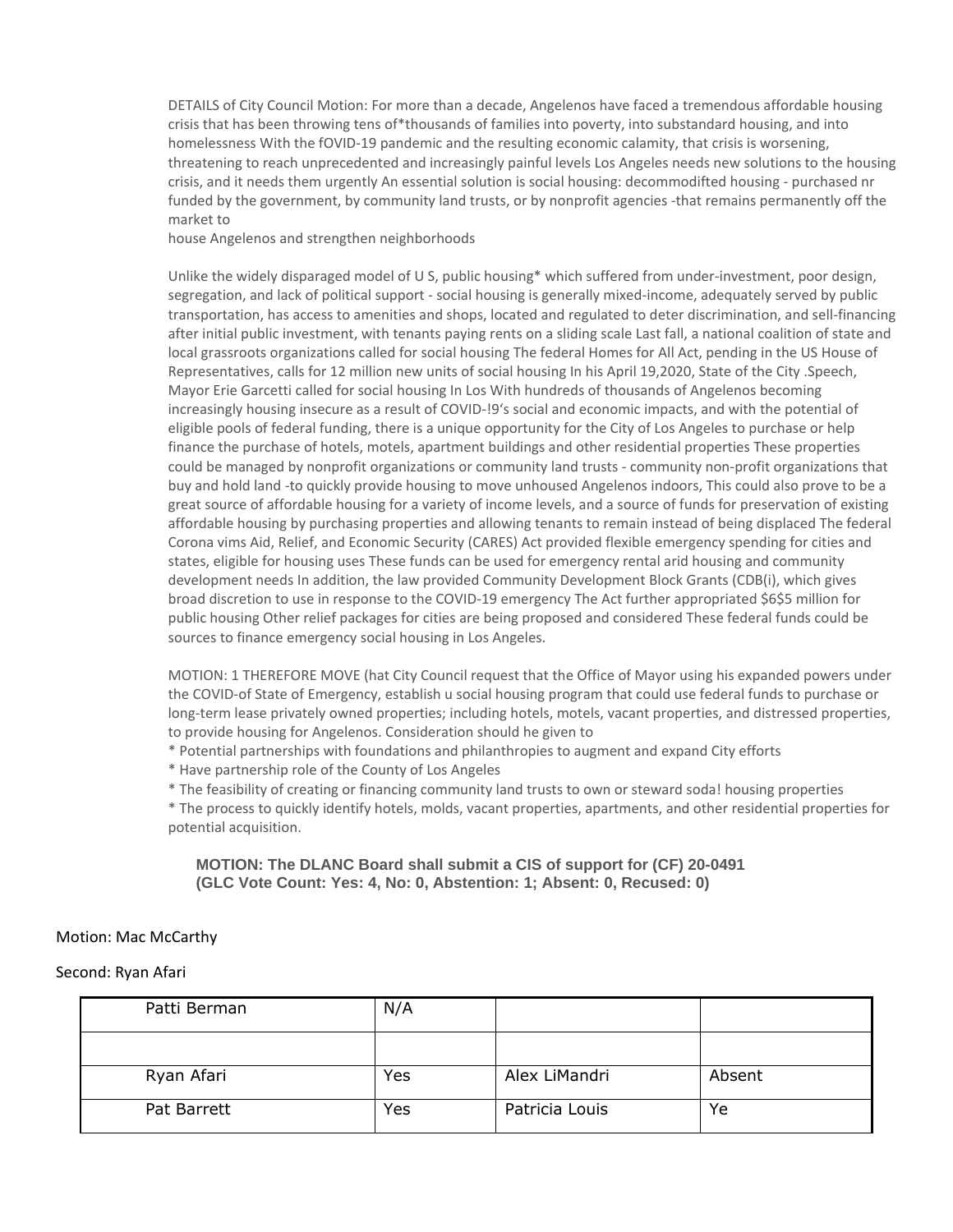| Wendell Blassingame       | Absent                | Marcus Lovingood | Yes        |
|---------------------------|-----------------------|------------------|------------|
| Ian Young                 | Yes                   | Mac McCarthy     | <b>Yes</b> |
| Beverly Christiansen      | Yes                   | Robert Newman    | Absent     |
| Dan Curnow                | Yes                   | Claudia Oliveira | Yes        |
| Michael Delijani          | Yes, via<br>alternate | Michael Olivera  | Yes        |
| Naira Harootunian         | Yes                   |                  |            |
| Colleen Hilderman Clayton | Yes, via<br>alternate | John Swartz      | Yes        |
| Tony Hoover               | Yes                   | Michael Burbank  | Yes        |
| Mindy Kordash-Shim        | Yes                   | Shawn Smith      | Yes        |

# **Y ( 18 ), N( 0 ), A( 0 ), R( 0 )**

#### **Motion passed.**

v. RE: 20-0405: Covid-19 Infrastructure Accelerator / Capital Project Schedules / Telecommunication and Utility Projects / Full Street Closures

DETAILS of City Council Motion: As the City of Los Angeles grapples with this pandemic, we find ourselves with "non-essential" businesses having temporarily closed their doors. These closures, coupled with the Mayor's emergency order calling on residents to stay in their homes and limit all activity beyond what is necessary for essential tasks, has created an environment where the traffic jams that characterize the City of Los Angeles are a thing of a not too distant past.

This phenomenon is not unique to the City of Los Angeles and cities across America experiencing this dramatic drop in traffic are taking advantage of it to expedite infrastructure projects. Whereas a typical right-of-way project often places peak hour restrictions on construction activities to mitigate traffic impacts, the reduced traffic of the current environment creates an opportunity to use full street closures to complete projects more quickly.

MOTION: THEREFORE MOVE that the Bureau of Engineering, with the assistance of the Department of Transportation, Department of Water and Power, Bureau of Street Services and any other relevant City departments, be directed to reprioritize capital project schedules that may be accelerated through the use of full street closures.

I FURTHER MOVE that the Bureau of Engineering, with Department of Transportation, the Bureau of Street Services, and any other relevant departments, be directed to consider full street closures when reviewing their traffic control plans to accelerate telecommunication and utility projects in the right-ofway.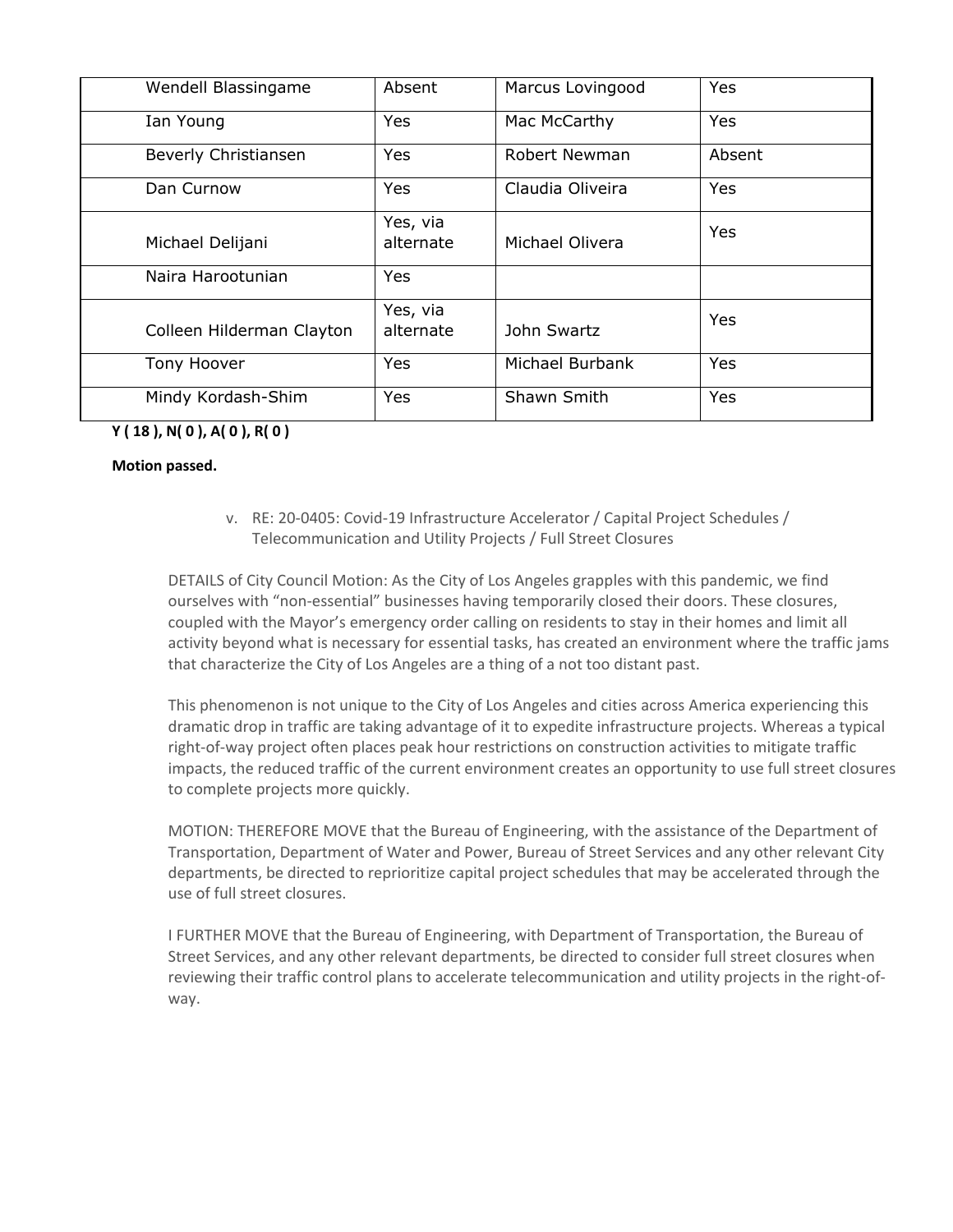#### **MOTION: The DLANC Board shall submit a CIS of support for (CF) 20-0405 (GLC Vote Count: Yes: 5, No: 0, Abstention: 0; Absent: 0, Recused: 0)** Motion: Mac McCarthy

#### Second: Ryan Afari

| Patti Berman              | N/A                   |                      |            |
|---------------------------|-----------------------|----------------------|------------|
|                           |                       |                      |            |
| Ryan Afari                | Yes                   | Alex LiMandri        | Absent     |
| Pat Barrett               | Recused               | Patricia Louis       | <b>Yes</b> |
| Wendell Blassingame       | Absent                | Marcus Lovingood     | Yes        |
| Ian Young                 | Yes                   | Mac McCarthy         | <b>Yes</b> |
| Beverly Christiansen      | Yes                   | <b>Robert Newman</b> | Absent     |
| Dan Curnow                | Yes                   | Claudia Oliveira     | Yes        |
| Michael Delijani          | Yes, via<br>alternate | Michael Olivera      | Yes        |
| Naira Harootunian         | Yes                   |                      |            |
| Colleen Hilderman Clayton | Yes, via<br>alternate | John Swartz          | Abstain    |
| Tony Hoover               | Yes                   | Michael Burbank      | <b>Yes</b> |
| Mindy Kordash-Shim        | Yes                   | Shawn Smith          | Yes        |

**Y ( 16 ), N( 0 ), A( 1 ), R( 1 )**

12. Outreach Committee

#### a. **MOTION: The Board shall approve content of the June Newsletter.**

Motion:

Second:

| Patti Berman        | N/A    |                  |        |
|---------------------|--------|------------------|--------|
|                     |        |                  |        |
| Ryan Afari          | Yes    | Alex LiMandri    | Absent |
| Pat Barrett         | Yes    | Patricia Louis   | Yes    |
| Wendell Blassingame | Absent | Marcus Lovingood | Yes    |
| Ian Young           | Yes    | Mac McCarthy     | Yes    |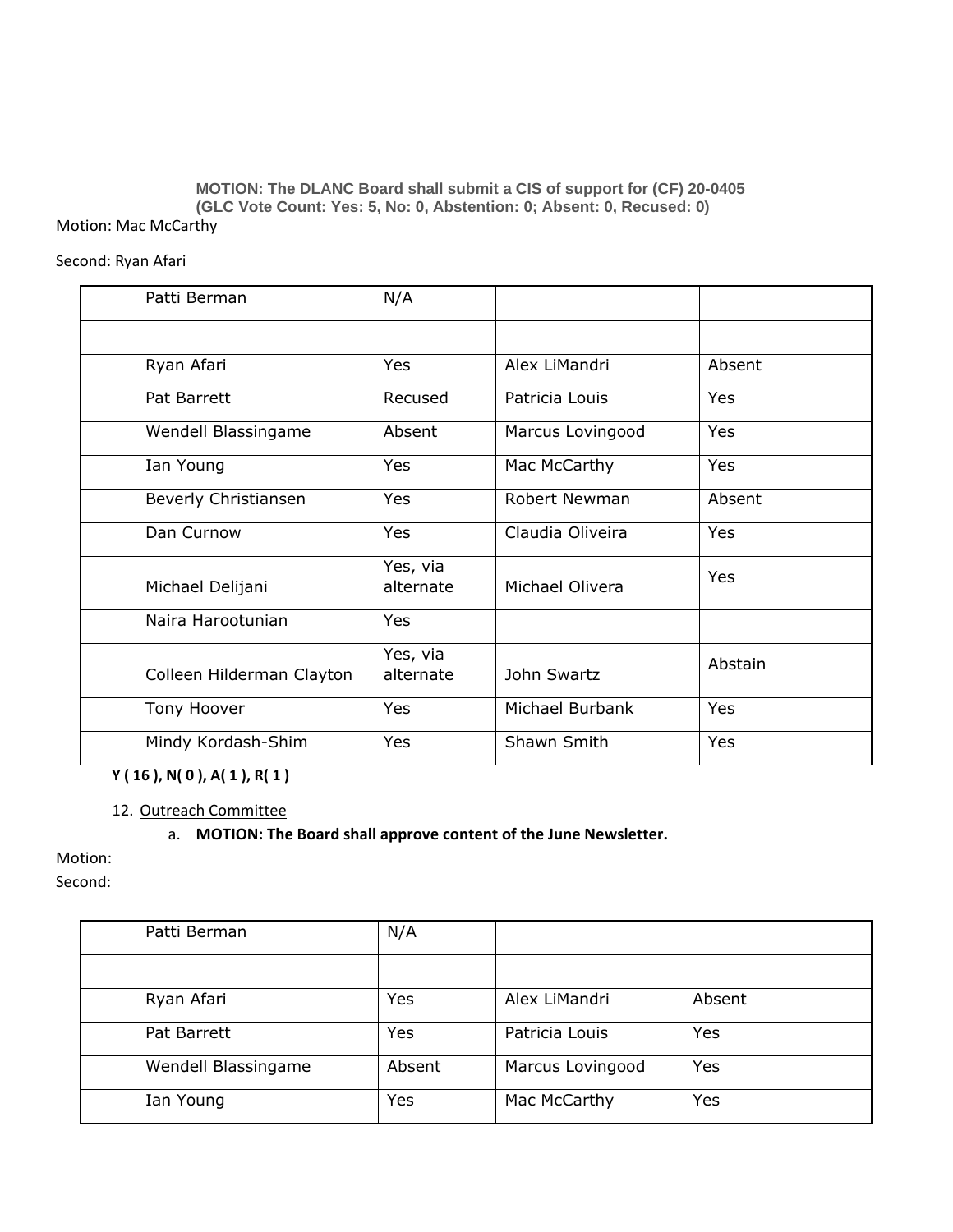| Beverly Christiansen      | Yes                   | Robert Newman    | Absent |
|---------------------------|-----------------------|------------------|--------|
| Dan Curnow                | Yes                   | Claudia Oliveira | Yes    |
| Michael Delijani          | Yes, via<br>alternate | Michael Olivera  | Yes    |
| Naira Harootunian         | Yes                   |                  |        |
| Colleen Hilderman Clayton | Yes, via<br>alternate | John Swartz      | Yes    |
| Tony Hoover               | <b>Yes</b>            | Michael Burbank  | Yes    |
| Mindy Kordash-Shim        | Yes                   | Shawn Smith      | Yes    |

**Y ( 18 ), N( 0 ), A( 0 ), R( 0 )**

**Motion passed.**

# 13. By-laws Committee

# a. **MOTION: The Board shall approve the By-Laws amendments (documents in packet) Motion:** Colleen Clayton, via alternate **Second:** Naira Harootunian

| Patti Berman              | N/A                   |                  |            |
|---------------------------|-----------------------|------------------|------------|
|                           |                       |                  |            |
| Ryan Afari                | <b>Yes</b>            | Alex LiMandri    | Absent     |
| Pat Barrett               | <b>Yes</b>            | Patricia Louis   | Yes        |
| Wendell Blassingame       | Absent                | Marcus Lovingood | Yes        |
| Ian Young                 | <b>Yes</b>            | Mac McCarthy     | <b>Yes</b> |
| Beverly Christiansen      | Yes                   | Robert Newman    | Absent     |
| Dan Curnow                | Yes                   | Claudia Oliveira | Yes        |
| Michael Delijani          | Yes, via<br>alternate | Michael Olivera  | Yes        |
| Naira Harootunian         | Yes                   |                  |            |
| Colleen Hilderman Clayton | Yes, via<br>alternate | John Swartz      | Yes        |
| Tony Hoover               | Yes                   | Michael Burbank  | Absent     |
| Mindy Kordash-Shim        | Yes                   | Shawn Smith      | Yes        |

**Y ( 18 ), N( 0 ), A( 0 ), R( 0 )**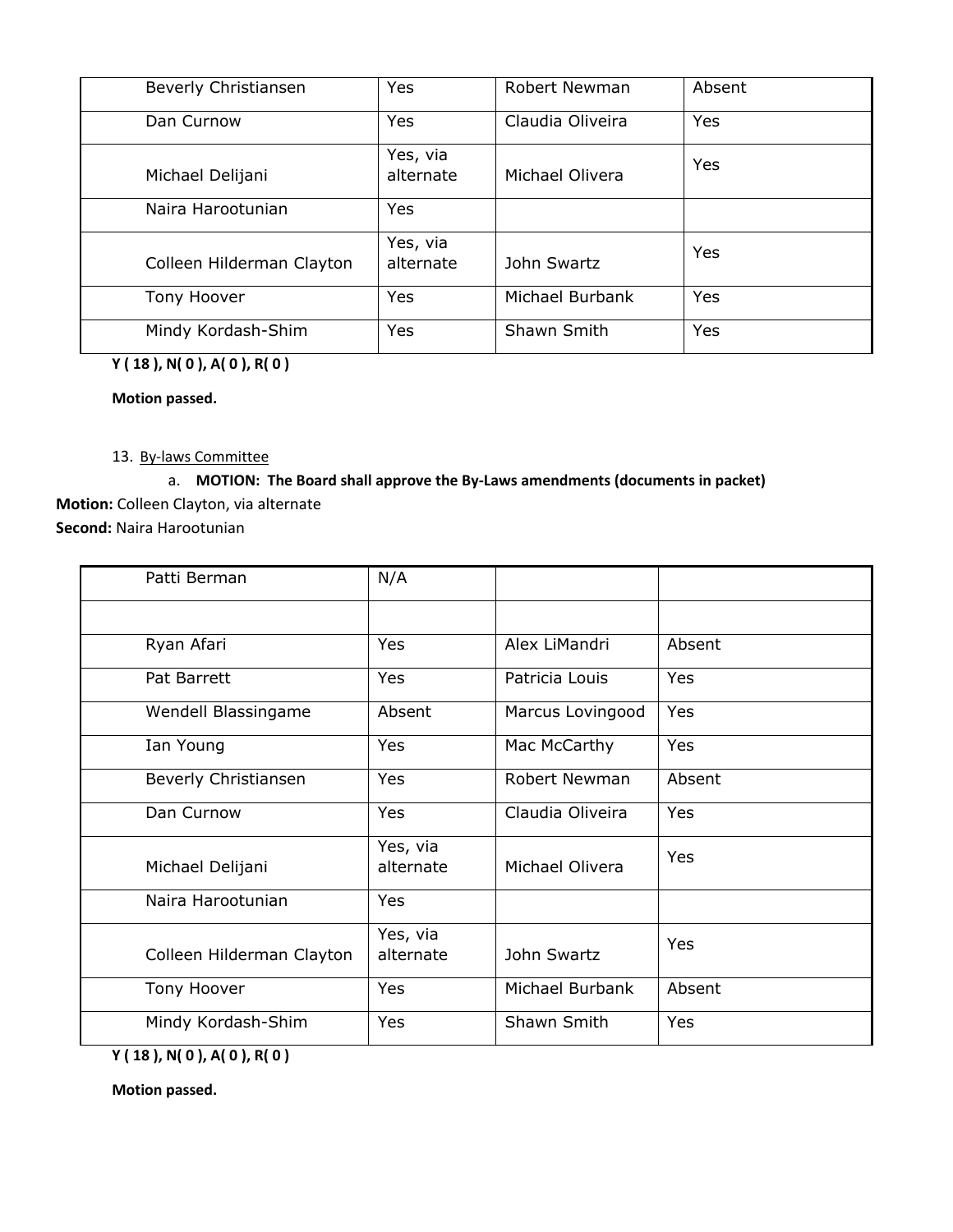# 14. Livability Committee

a. **Motion: The DLANC Board will approve the concept of South Park Digital Forum event in the month of July. Date TBD.**

**Motion:** Colleen Clayton, via alternate **Second:** Mindy Kordash-Shim

| Patti Berman              | N/A                   |                      |        |
|---------------------------|-----------------------|----------------------|--------|
|                           |                       |                      |        |
| Ryan Afari                | Yes                   | Alex LiMandri        | Absent |
| Pat Barrett               | Yes                   | Patricia Louis       | Yes    |
| Wendell Blassingame       | Absent                | Marcus Lovingood     | Yes    |
| Ian Young                 | Yes                   | Mac McCarthy         | Yes    |
| Beverly Christiansen      | Yes                   | <b>Robert Newman</b> | Absent |
| Dan Curnow                | Yes, via<br>alternate | Claudia Oliveira     | Yes    |
| Michael Delijani          | Yes                   | Michael Olivera      | Yes    |
| Naira Harootunian         | Yes                   |                      |        |
| Colleen Hilderman Clayton | Yes, via<br>alternate | John Swartz          | Yes    |
| Tony Hoover               | Yes                   | Michael Burbank      | Absent |
| Mindy Kordash-Shim        | Yes                   | Shawn Smith          | Yes    |

**Y ( 17 ), N( 0 ), A( 0 ), R( 0 )**

**Motion passed.**

b. Discussion and possible action concerning writing a letter to LADOT requesting a Slow Streets LA hybrid pilot be applied in Downtown LA.

**Motion:** Colleen Clayton, via alternate motioned that DLANC write a letter to LADOT requesting a Slow Streets hybrid pilot be applied in Downtown LA. Marcus Lovingood will be point person on this project.

# **Second:** Claudia Oliveira

| Patti Berman        | N/A    |                  |        |
|---------------------|--------|------------------|--------|
|                     |        |                  |        |
| Ryan Afari          | Yes    | Alex LiMandri    | Absent |
| Pat Barrett         | Yes    | Patricia Louis   | Yes    |
| Wendell Blassingame | Absent | Marcus Lovingood | Yes    |